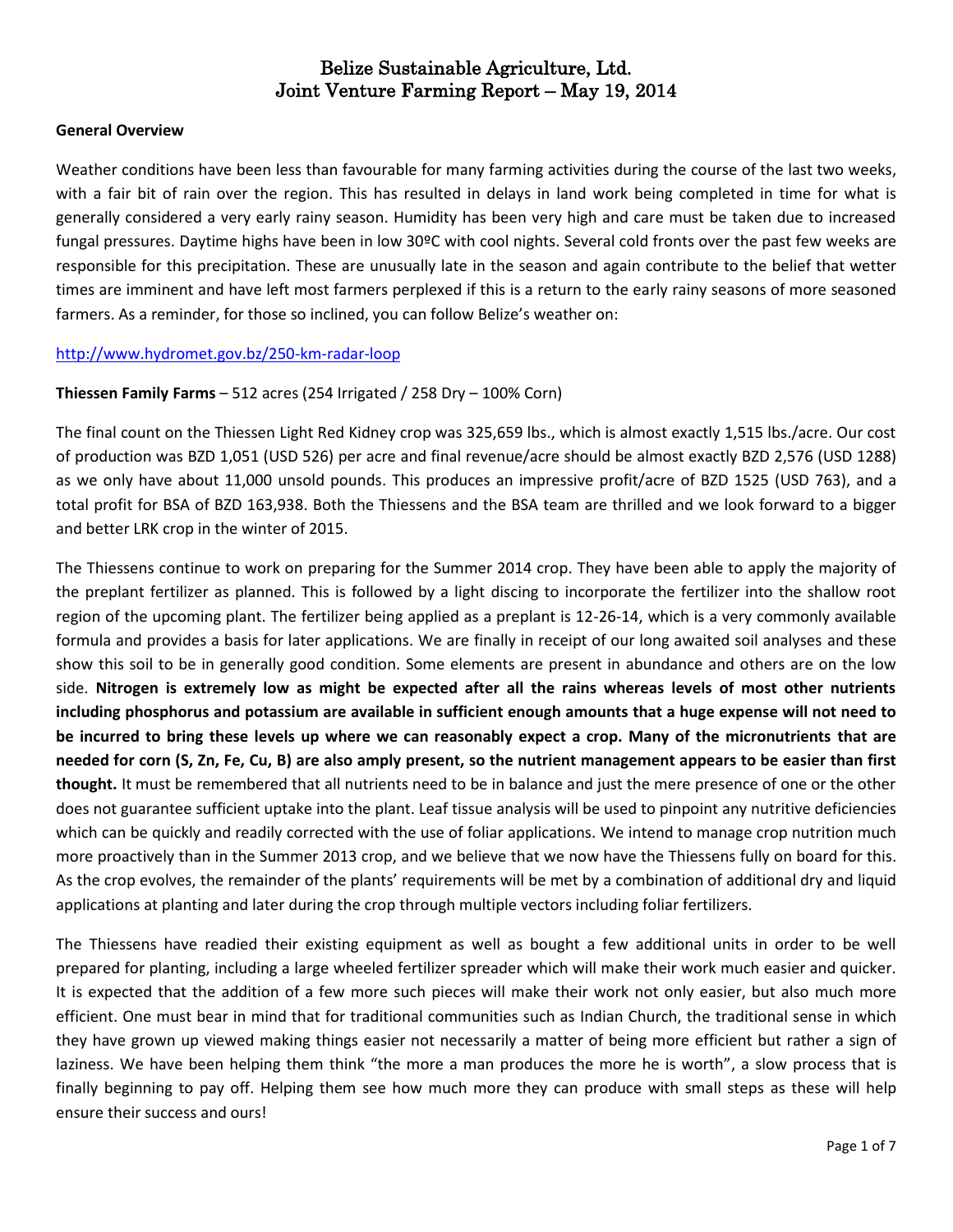We believe the Thiessens are now fully aware of BSA's goals and, importantly, we also believe they are now fully on board with these plans. It seems that they welcome our visits more and more and are eager to discuss and learn from us. We too enjoy the camaraderie and we are delighted at the chance to help them flourish and prosper.

Reflecting Belize's meteorological microclimates, the Thiessens have enjoyed great weather overall this past fortnight, with a few small rain showers over the last week or so. While this has slowed down their land preparation slightly, as they need to wait a short while after each rain, another good day of sunshine and they should be complete with this phase of land work. The arrival of the land plane is expected this week and a few days with this large piece of equipment should complete the land preparation.

We have no new pictures of Thiessen activity this week as these would show mostly the same fields as in last fortnight's report, so we have included examples of the two major new pieces of equipment the Thiessens have acquired.



Fertilizer Spreader Land Plane



**Neufeld Family Farms** – 336 acres total (100 acres black eyed beans - 0 % Irrigated / 236 acres Rice – 100 % irrigated)

### **Black Eyed Beans**

JSN was able to harvest his black eyed beans between May  $8^{th}$  and  $12^{th}$ . During the past fortnight, the BEB fields experienced several downpours before he was finally able to get his harvester into the field. These rains knocked down many of the plants so that the combine had considerable difficulty picking them up. Accordingly many of the pods were left lying on the ground, with the result that that we had a dismal harvest of only about 55000 lbs. The one consolation is that, despite the rains, the beans had been sprayed early enough to dry them down and the usual resulting green tint that occurs from the pod getting wet is absent. In fact, the beans have a great appearance with a better than average white color and size. The yield per acre, using the 70 acres that were effectively producing beans (30 acres proved to have soil characteristics that made them very "bean unfriendly"), was a very modest 800lbs, compared with our target of 2,000 lbs. Unfortunately, it is very hard for us to evaluate what percentage of the BEB crop remained un-harvested on the field. While we understood the risk we were taking in planting BEBs as late as February  $18<sup>th</sup>$ , it is unfortunate that these rains came so early in the season and hit JSN's fields so hard. By comparison, the Thiessens fields, which are about 14 miles away as the crow flies, only received a fraction of the rain that fell on JSN. Such are the vagaries of Mother Nature!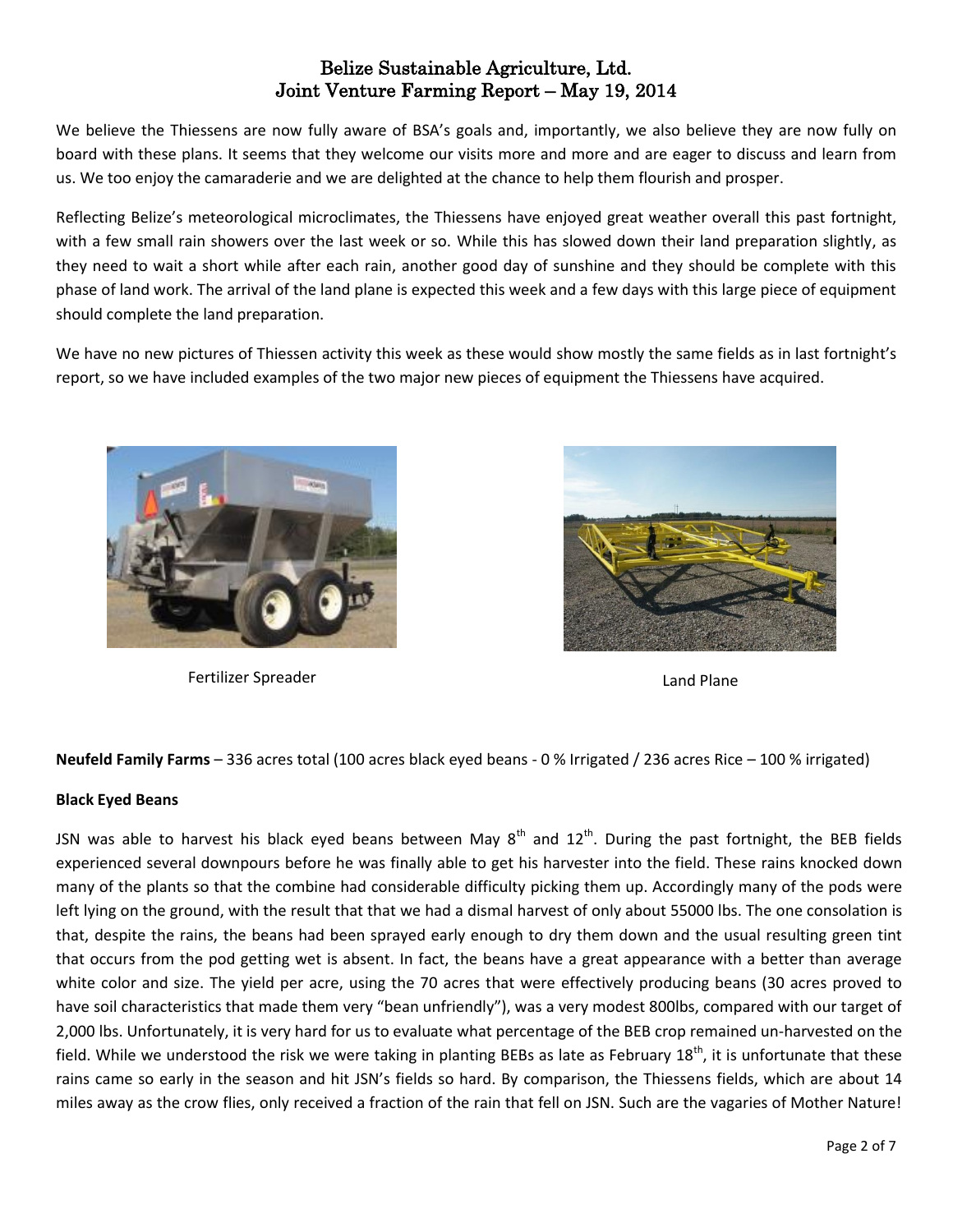We expect that the final crop cost will be about BZD 85,000 and that we will get no more than BZD 45,000 for our BEBs (The domestic market for BEBs is currently slow and we are looking at multiple avenues to dispose of them, including exporting a container load). So BSA will realize a loss on these 100 acres, which although modest, is a disappointment. We will also review all aspects of how this crop was handled and draw as many lessons as possible for future BEB crops.

## **Rice**

The earlier reservations with grass control have been put aside as the new herbicide did a fantastic job of controlling late season emergence.

Jacob's earliest planted rice is in full heading stage. The earliest panicles were observed on May 3, 2014. These fields were planted on March 3, 2014, so this is considered right on time! The not so good news is that the heading is usually considered best if the complete crop heads in a 3-4 day window whereas ours is taking longer. While this is not considered to be a major problem, it could cause some harvesting issues if the heading is too far stretched out from beginning to end. There is also an abundance of "red rice", which can cause lodging issues upon maturity and take other rice with it when it does lodge. The seed selection for next years rice crop will definitely need to include the "Clearfield" varieties in order to get control of this ever more burdensome crop pest.

The final applications of nitrogen have been applied, so maintaining water levels until just the correct time is imperative. Of course if the rain does not stop then there is less control that can be exercised, in which case the harvest could be more difficult. The other area where continued vigilance is essential is pest management. Spinki Mites are a particular problem during periods of greater rainfall. [http://en.wikipedia.org/wiki/Steneotarsonemus\\_spinki](http://en.wikipedia.org/wiki/Steneotarsonemus_spinki) Jacob has been encouraged to make very frequent inspections and to carry a magnifying glass into the field to get a closer look.

Overall, Jacob's rice yield potential continues to be good/excellent, and has improved considerably since the beginning of the season. We continue to enjoy good cooperation from Jacob but do feel that some machinery upgrades on his part would greatly reduce his energy spent on keeping his fields under water.



JSN Rice Field (May 17, 2014) JSN Rice Field (May 17, 2014)

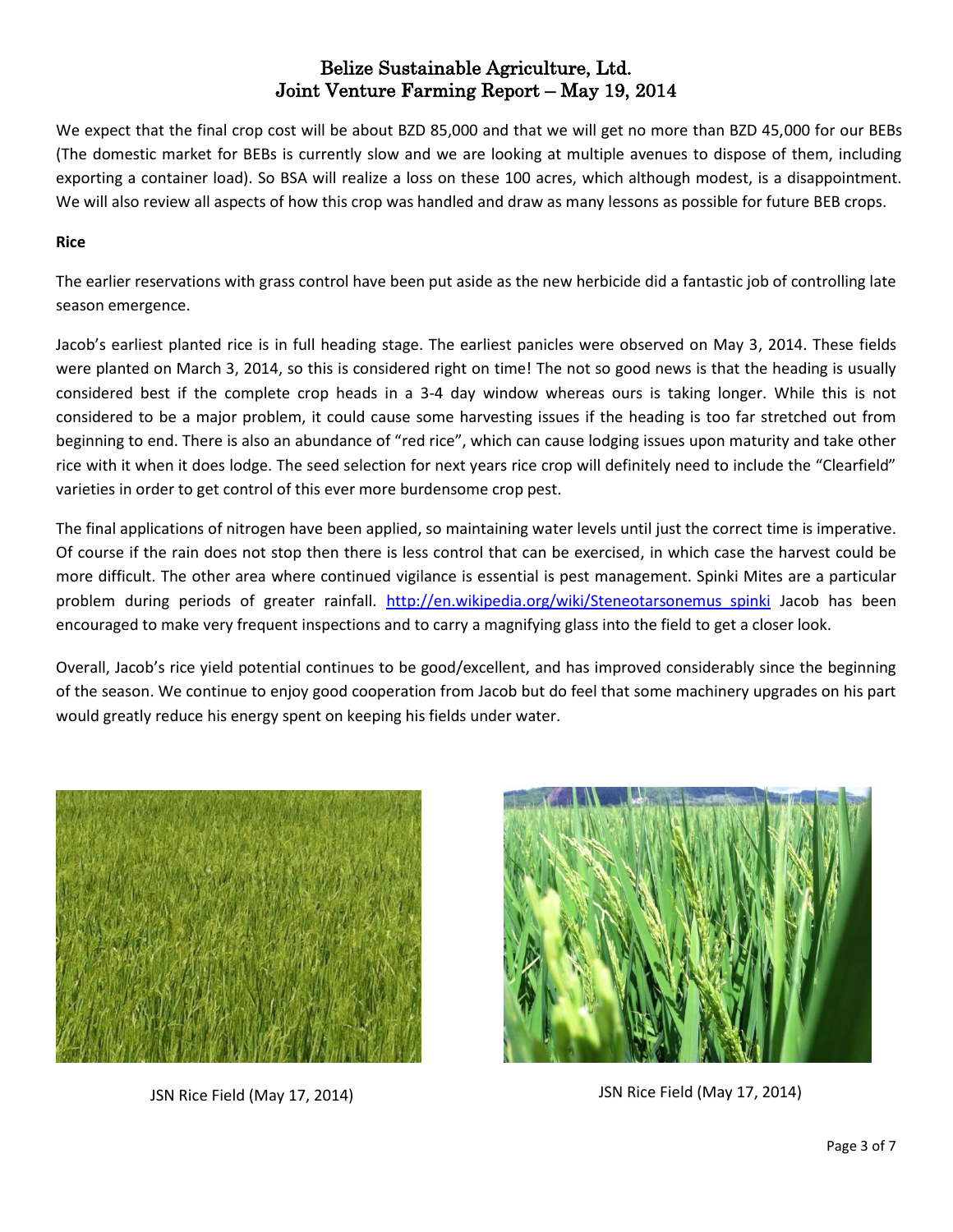## **Marlon Dyck –** 420 acres (Rice 100 % irrigated)

The initial 90 acres of rice that was planted (210 Series Fields) is continuing to show signs of increased yield potential. It is in full panicle initiation stage and we should see panicles begin to emerge in about a week. The verdant green these fields have maintained is almost unbelievable. They are evenly dark green with no lighter colored streaks. This, along with a completely even height, makes this an almost picture perfect field. We say almost because isolated weeds have begun to emerge in areas. Unfortunately at this development stage there is nothing that can be done short of manually rogueing the problem areas.

The later planted (March 29) rice is tillering vigorously. The rains have helped maintain sufficient water levels without the need for pumping, which is a helpful reduction in pumping costs. Coincidentally, rainwater still seems to be more "beneficial" and also seems to last longer in the field, than the river water we pump. Of course, too much water can make the plant grow adversely tall and reduce its stand-ability.

Pest management has been unusually light this year. We are not sure why but we will take it! This has been true in Jacob's fields as well.

We continue to believe our potential for a 7,000 lb yield is achievable, despite this being the first year rice has been produced on these fields in several years. And we believe that longer term goals of 8,000 lb+/acre can be achieved. We have no doubt that Marlon's diligence in the field will pay off, and he is being encouraged to ensure that his harvesting equipment will be fully ready for a big crop when his rice is ready for harvest.

### **Other Prospects**

We continue to be in various negotiations with other prospective partners for the Summer 2014 Season:

- **HAC** rent ~650 acres of non-irrigated red soil in the San Carlos/Hillbank area. This ground would not be part of a JV program, but rather would be farmed by BSA personnel (MD, JP, and helpers.). We continue to make progress towards a satisfactory agreement, and expect to begin land preparation shortly.
- **HAC**  rent ~280 acres of non-irrigated sandy black soil in the Blue Creek area, almost adjacent to our current rice crops. Here too, we continue to make progress towards a satisfactory agreement, and expect to begin land preparation shortly.
- **David Neufeld** (brother of Jacob Neufeld) JV farm ~300 acres (with one pivot) of red soil in the San Carlos/Hillbank area if he can rent this land from Henry Fehr. David has chosen to work with others for this crop and we are removing this prospect from our list.
- **John Bergen** JV farm (with option to purchase) ~440 acres of red soil (with two pivots) in the San Carlos/Hillbank area as a prelude to acquiring the land if purchase terms can be agreed. While the purchase opportunity now seems unlikely, John has approached us to JV the farm with him this season. After further consideration, we will not move forward with this JV as John's price expectations for his land are unreasonable.

#### **Summary and Conclusion**

With the "on-farm" activities mostly complete for the Winter 2014 season (except for rice!) we are putting more effort into marketing the remaining grains we have in storage (Corn, BEBs, and small amount of LRKs). Maintaining these in storage is not only costly, but it also carries some degree of risk. While seeing a harvest go into the bins is a very good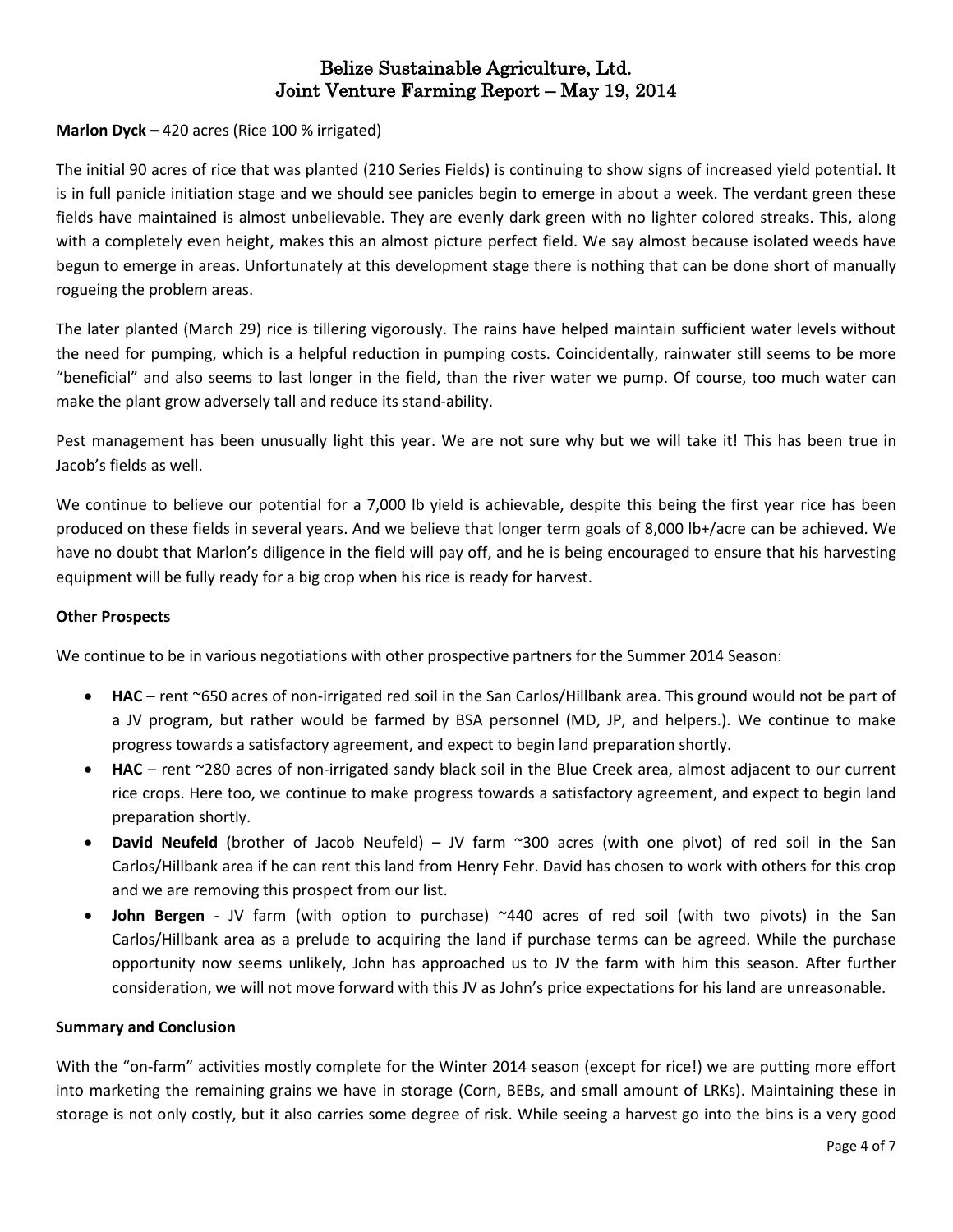feeling, having a crop that is sold with the "money in the bank" is an even better feeling! We are using the time and available inventory (ours or our JV partners) to explore direct sales of LRKs to Jamaica (cutting out middlemen) and selling corn into Guatemala via the official quota contained in the Belize Guatemala Partial Scope Agreement. We believe that these efforts will play an essential part in securing better markets for us as we sharply increase production over the next several years.

We continue to look forward to the current rice crop with keen anticipation and continue to believe that this crop has strong potential this year and into the future. We have secured the sale of our entire 2014 rice crop to a reputable merchant in Orange Walk District, who has (for the first time in his business career) provided a grower (in this case BSA) with both a written purchase agreement and an initial signing deposit. We have locked in the crop at BZD 0.37/lb ex the field, which compared to production costs that should range around the BZD 0.23/lb, would allow for an excellent farming margin of about BZD 1,000/acre (USD 500), assuming a 7,000lb./acre yield. Our major remaining risks are a weather catastrophe or a pest invasion. The former is in the hands of Mother Nature, but we are being extremely vigilant for the latter.

Thanks!

John Peters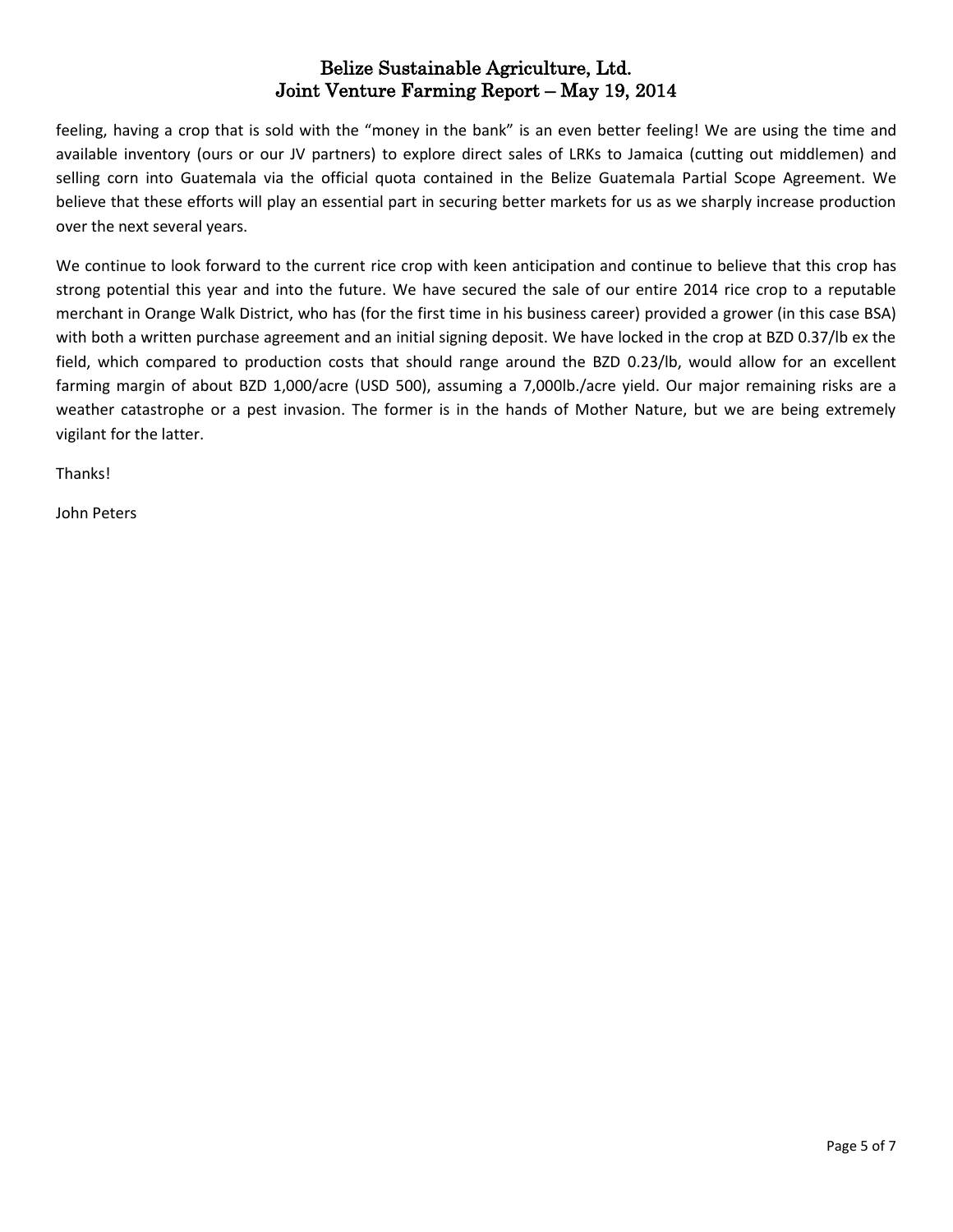| <b>Grower</b>                      | Location      | <b>Field</b>                                       | <b>Acres</b> | Irr?       | Soil                  | <b>Crop</b>                    | <b>Seed</b>                                    | Plant                               | <b>Stand</b>    | <b>Fertilizer</b>                                                                                                                                               | <b>Comments</b>                                                                                                                                                                                                               |
|------------------------------------|---------------|----------------------------------------------------|--------------|------------|-----------------------|--------------------------------|------------------------------------------------|-------------------------------------|-----------------|-----------------------------------------------------------------------------------------------------------------------------------------------------------------|-------------------------------------------------------------------------------------------------------------------------------------------------------------------------------------------------------------------------------|
|                                    |               | #                                                  |              |            | <b>Type</b>           |                                | Variety                                        | <b>Date</b>                         | <b>Date</b>     | Program                                                                                                                                                         |                                                                                                                                                                                                                               |
| <b>Thiessen</b><br><b>Brothers</b> | <b>SC</b>     | T1                                                 | 131          | <b>TBA</b> | Black-red<br>loam     | Corn                           | Dekalb 7088                                    |                                     |                 | 150lb 14-36-12                                                                                                                                                  | Summer 2014 Crop - waiting for<br>rains to start planting                                                                                                                                                                     |
| <b>Thiessen</b><br><b>Brothers</b> | SC            | T <sub>2</sub>                                     | 139          | <b>TBA</b> | Black-red<br>loam     | Corn                           | Pioneer 4226                                   |                                     |                 | 150lb 14-36-12                                                                                                                                                  | Summer 2014 Crop - waiting for<br>rains to start planting<br>Reviewing Germination results                                                                                                                                    |
| <b>Thiessen</b><br><b>Brothers</b> | SC            | T <sub>3</sub>                                     | 51           | <b>TBA</b> | Red                   | Corn                           | Syngenta Impacto                               |                                     |                 | 150lb 14-36-12                                                                                                                                                  | Summer 2014 Crop - waiting for<br>rains to start planting                                                                                                                                                                     |
| <b>Thiessen</b><br><b>Brothers</b> | SC            | Extra                                              | 52           | TBA        | Red                   | Corn                           | Dekalb 7088                                    |                                     |                 | 150lb 14-36-12                                                                                                                                                  | Summer 2014 Crop - waiting for<br>rains to start planting                                                                                                                                                                     |
| <b>Thiessen</b><br><b>Brothers</b> | <b>SC</b>     | Extra                                              | 139          | <b>TBA</b> | Red                   | Corn                           | 61 ac Syngenta<br>Impacto<br>79 ac Dekalb 7088 |                                     |                 | 150lb 14-36-12<br>+ liquid                                                                                                                                      | Summer 2014 Crop - waiting for<br>rains to start planting<br>Trial Plot managed by Marlon Dyck                                                                                                                                |
| <b>Marlon Dyck</b>                 | San<br>Felipe |                                                    | 80           | N          | Sandy<br>loam         | Milo                           | (seeds/acre)                                   |                                     |                 |                                                                                                                                                                 | Winter 2014<br>Not planted due to weather                                                                                                                                                                                     |
| <b>Marlon Dyck</b>                 | Rio<br>Bravo  | $210 -$<br>212<br>$220 -$<br>226<br>$231 -$<br>237 | 420          | Y          | Heavy<br><b>Black</b> | Rice                           | Cheniere local supplied                        | March<br>$12/14-$<br>March<br>31/14 | Vigor<br>issues | Base of liquid ferts<br>81lb 40-0-0-6s<br>68lb 10-36-10-6.8s-<br>.9zn<br>75lb 40-0-0-6s<br>75lb 10-36-10-6.8s-<br>9zn<br>100lb 40-0-0-6s<br>30lb 10-40-5-7s-7zn | 210-220-230 planted<br>Significant Issues due to bad seed<br>210 Series now much improved<br>220-230 Very Promising                                                                                                           |
| Jacob S<br><b>Neufeld</b>          | San<br>Felipe |                                                    | 209          | N          | Sandy<br><b>Black</b> | Black-<br>eyed<br><b>Beans</b> | seed/acre                                      |                                     |                 |                                                                                                                                                                 | 100 acres planted Feb 18-21<br>Looking mostly good during growth,<br>with about 30% suffering due to<br>poor soil<br>Harvest completed under rainy<br>conditions; crop was only 55,000 lbs<br>due to rain impact on bean pods |